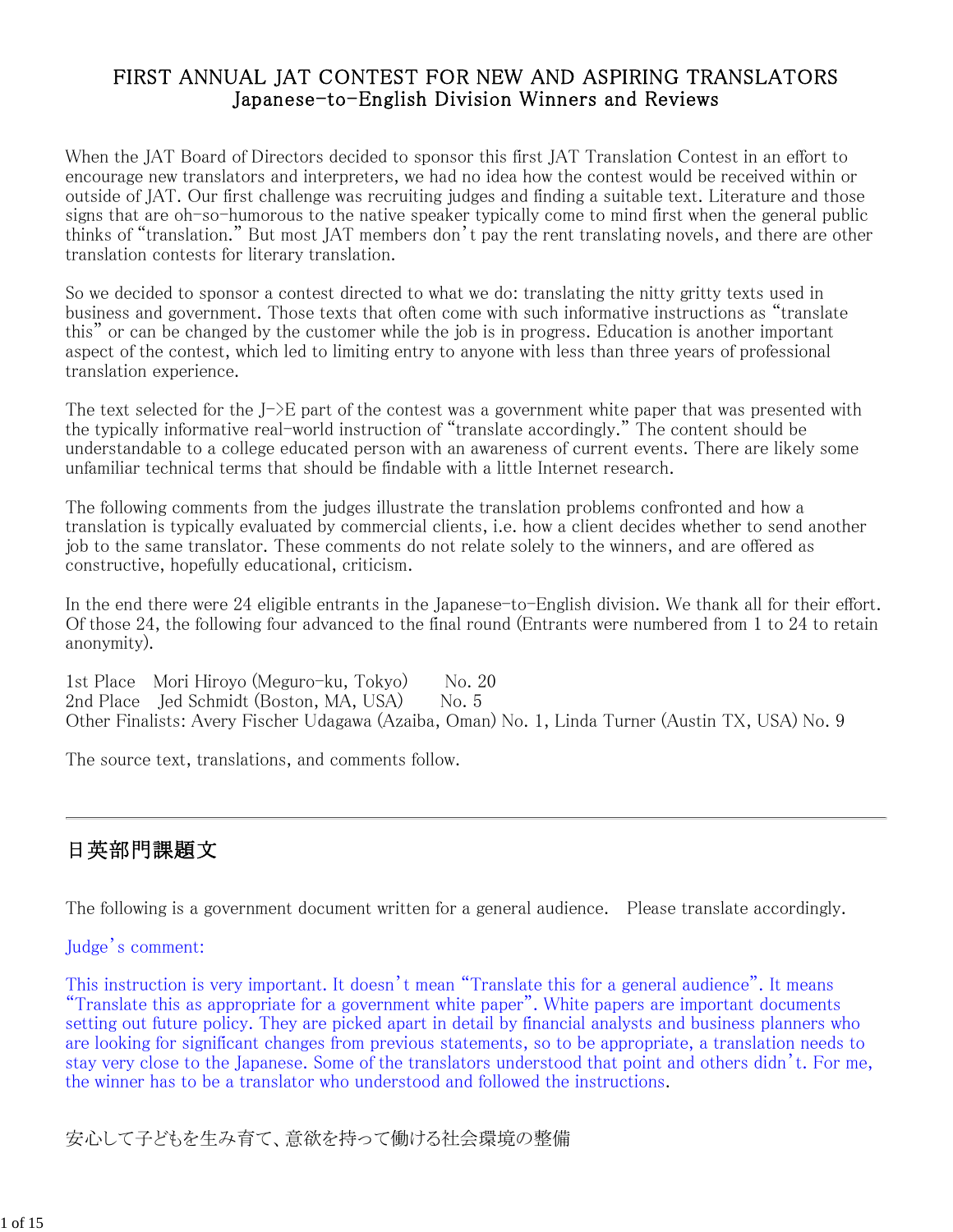#### 第1章 次世代育成支援対策

第1節1 次世代育成支援対策の取組み

 $\langle$ Chapter 1, Section 1-1 $\rangle$ 

2002(平成14)年1月に国立社会保障・人口問題研究所が公表した「日本の将来推計人口」 <Check http://www.ipss.go.jp/index-e.html for the English title of the report>では、出生率低下の要因として、こ れまで指摘されてきた晩婚化や未婚化に加えて、新たに「夫婦の出生力そのものの低下」くthe actual number of births per couple; not their ability to have children.>という現象が明らかとなり、今後、少子化が 一層進行する見通しが示された。具体的には、2006(平成18)年をピークとして、総人口も減少に転じ、この ままの状況が続けば、2050(平成62)年には1億59万人にまで減少することが予測されている。また、生まれ 。<br>てくる子どもの数についても、第2次ベビーブーム時に比較すると、現在は約半分の115万人(2002年)と なっているが、今後50年間で更にその半分になることが見込まれている。

このように、今後、我が国において少子化が急速に進行する一方で高齢化が同時進行し、我が国の経済 社会に深刻な影響を与えることが見込まれる中で、2002年5月に、小泉総理大臣から坂口厚生労働大臣 に対して、これまでの少子化対策を改めて点検し、少子化の流れを変えるための実効性ある対策につい て、改めて検討するよう指示がなされた。

これを受けて、厚生労働省 < Many applicants did not refer to the official English title of the ministry > で は、2002年9月に、「少子化対策プラスワン」(以下「プラスワン」という。)を取りまとめ、2003(平成15)年3月 14日には、少子化対策推進関係閣僚会議 < "Ministerial Conference on the Promotion of Measures to Cope with Fewer Number of Children" was the English title used in the 1999 version of the White Paper  $\geq$ において、政府としての「次世代育成支援に関する当面の取組方針」(以下「取組方針」という。)が定めら れた。プラスワンや取組方針においては、「子育てと仕事の両立支援」を中心としてきた従前の対策に加 え、「男性を含めた働き方の見直し」、「地域における子育て支援」、「社会保障における次世代支援」、「子 どもの社会性の向上や自立の促進」といった4つの柱に沿った対策を総合的・計画的に推進することとし、 政府・地方自治体・企業等が一体となった取組みを進めることとした < This sentence was tricky and many applicants misunderstood and/or mistranslated. >

特に、「男性を含めた働き方の見直し」については、子育て期間中にある者の残業時間を縮減するととも に、多様就業型ワークシェアリングに取り組むこと等を掲げたほか、育児休業取得率について、男性10%、 女性80%(2002年度は男性0.33%、女性64.0%)という社会全体としての目標を設定するなど、「家庭よりも 仕事を優先する」というこれまでの働き方を見直すことに本格的に取り組むこととした。

また、「地域における子育て支援」について、児童福祉法に「子育て支援事業」を位置づけ、市町村による 子育て支援サービスを推進すること、専業主婦家庭の急病、育児疲れ等に対応した一時預かりサービスを 推進すること、子育て中の親子が集まり交流・相談できる「つどいの広場」や「地域子育て支援センター」の 設置を推進することなど、すべての子育て家庭に対する支援の充実を図ることとした。 <Check http://www.mhlw.go.jp/shingi/2003/03/s0318-6e.html for the details of 「子育て支援事業」>

平成16年版 厚生労働白書「現代生活を取り巻く健康リスクー情報と協働でつくる安全と安心ー」より (C) 厚生労働省

Translated texts (注: レイアウトは原文どおりではありません。一部復元できなかった文字もあります。)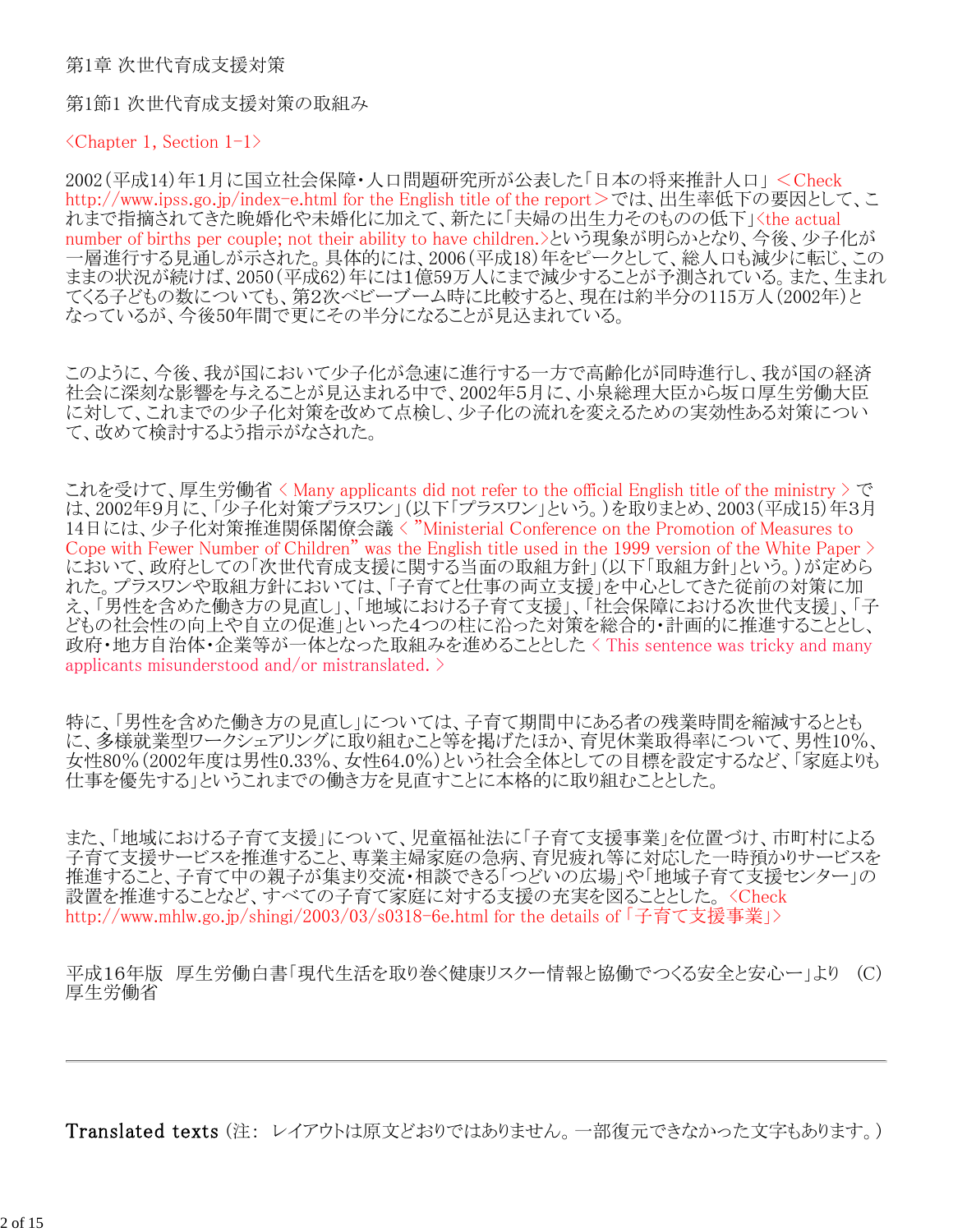Avery Fischer Udagawa Linda Turner Jed Schmidt Mori Hiroyo

### Avery Fischer Udagawa

### Building a society in which one can work with ambition and parent with peace of mind

#### Chapter 1: Measures to support the nurture of the next generation

#### Section 1: Undertaking measures to support the nurture of the next generation

In January of 2002 (Heisei 14<sup>1</sup>), the report Population Projections for Japan: 2001–2050<sup>2</sup> was released by the National Institute of Population and Social Security Research. It became clear that the declining birth rate stems not only from increased postponement and rejection of marriage, which have been noted previously, but also from a decrease in the very ability of married couples to have children. It was also predicted that the birth rate will continue to fall steadily. Concretely speaking, the general population is projected to peak in 2006 (Heisei 18) and decrease to 100.59 million by 2050 (Heisei 62) if current conditions prevail. The number of children born annually (1.15 million in 2002) is already half of what it was during the second baby boom<sup>3;</sup> in the next 50 years, that number is expected to halve again.

It is now widely anticipated that, in this way, the birth rate will continue to fall even as the population continues to age, in a pattern that will gravely affect our nation's economic system. For this reason, in May 2002, Prime Minister Koizumi $^4$  directed Minister of Health, Labor and Welfare Sakaguchi $^5$  to reexamine existing policy on the declining birth rate and to review countermeasures with real effectiveness in curbing the problem.

In response, the Ministry of Health, Labor and Welfare put together "Measures to curb the declining birth rate, plus one"<sup>6</sup> ("Plus One") in September 2002. On March 14, 2003 (Heisei 15), a special cabinet conference announced the government-wide "Initiatives for direct support of the nurture of the next generation"<sup>7</sup> ("Initiatives"). Under Plus One and the Initiatives, in addition to standing policy that has focused on improving compatibility of childrearing and work, policy that stands on the following four pillars is to be pursued comprehensively and deliberately:

- ・ rethinking how people work, including men
- ・ providing local support for parenting
- ・ providing for the next generation through social security
- ・ accelerating the improvement of children's sociality and their transition to independence

These goals are to be pursued through efforts that unite central government, regional and local authorities, and private enterprise.

Notably, with regard to "rethinking how people work, including men", policymakers called for reduction of overtime hours for workers raising children, as well as implementation of diversified work sharing arrangements. The target percentage of workers who take paternity or maternity leave was set at 10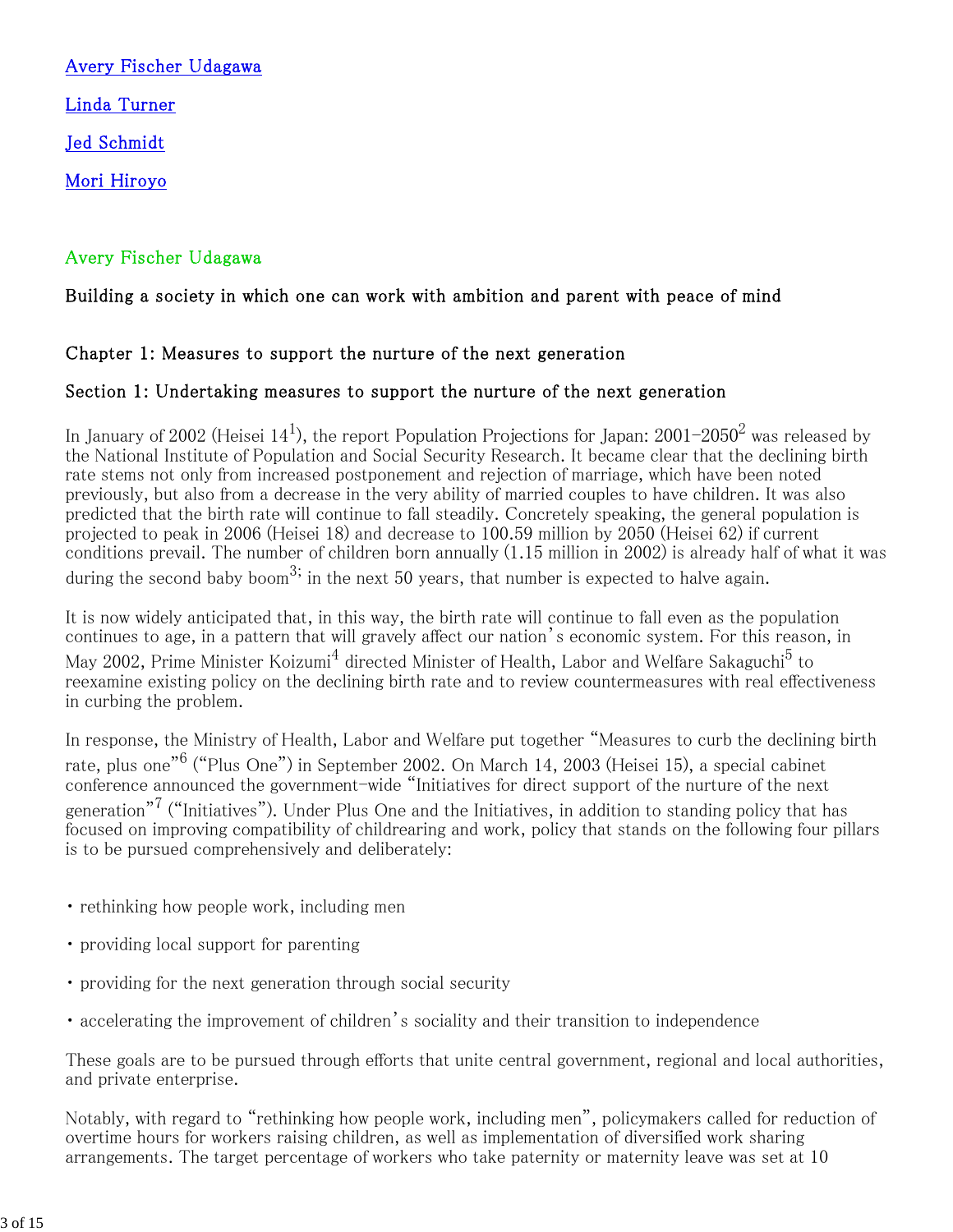percent for men and 80 percent for women. (In fiscal 2002, the percentage of workers who took parenting leave was .33 percent of men and 64 percent of women.) It was determined to rethink in earnest the prevalent notion that workers must put work ahead of family.

In addition, with regard to "providing local support for parenting", leaders called for including parental support providers in the Child Welfare Law; for bolstering parental support programs administered by local governments; and for promoting temporary childcare services that respond to problems such as sudden illness and parenting burnout in homemaker households. The setup of "meeting spots" and regional parenting support centers, where parents and children would gather for fellowship and consultation, is also to be promoted in a push to facilitate maximum support for families raising children.

Translator's notes:

1. Year in the era of Emperor Akihito, the Heisei emperor, who acceded to the throne in 1989.

2. Institute's English translation of the title, Nihon no shorai suikei jinko. See http://www.ipss.go.jp /English/ppfj02/top.html (English) and http://www.ipss.go.jp/Japanese/newest02/newest02.html (Japanese). Internet addresses accurate as of 30 September 2004.

3. A period in the early 1970s when annual live births increased to about 2 million.

4. Junichiro Koizumi, Prime Minister since April 2001.

5. Chikara Sakaguchi, Minister of Health, Labor and Welfare from January 2001 to September 2004. Current health minister Hidehisa Otsuji follows Sakaguchi in the post.

6. Shoshika taisaku purasu wan. See http://www.mhlw.go.jp/houdou/2002/09/h0920-1.html (Japanese).

7. Jisedai ikusei shien ni kan suru tomen no torikumi hoshin. See http://www.mhlw.go.jp/topics/bukyoku /seisaku/syousika/0314-1.html (Japanese).

From Health, Labour and Welfare White Paper Gendai seikatsu o torimaku kenko risuku - joho to kyodo de tsukuru anzen to anshin (Health risks in modern lifestyles: Achieving security and peace of mind through information and cooperative action),

C 2004 (Heisei 16) Ministry of Health, Labour and Welfare.

## Linda Turner

## Toward a New Social Environment: Helping Parents Balance Child Care and Work

### Chapter One: Measures to Support the Development of the Next Generation

### Chapter One, Section One: Initiatives

Late marriage and the increasing number of people choosing to remain single have been indicated as causes of Japan's decreasing birth rate. However, an additional phenomenon ? a decline in marital fertility itself ? has newly come to light, according to the January 2002 National Institute of Population and Social Security Research report entitled "Population Projections for Japan." The report forecasted further declines in the future. Specifically, the total population is expected to peak in 2006 and decrease thereafter to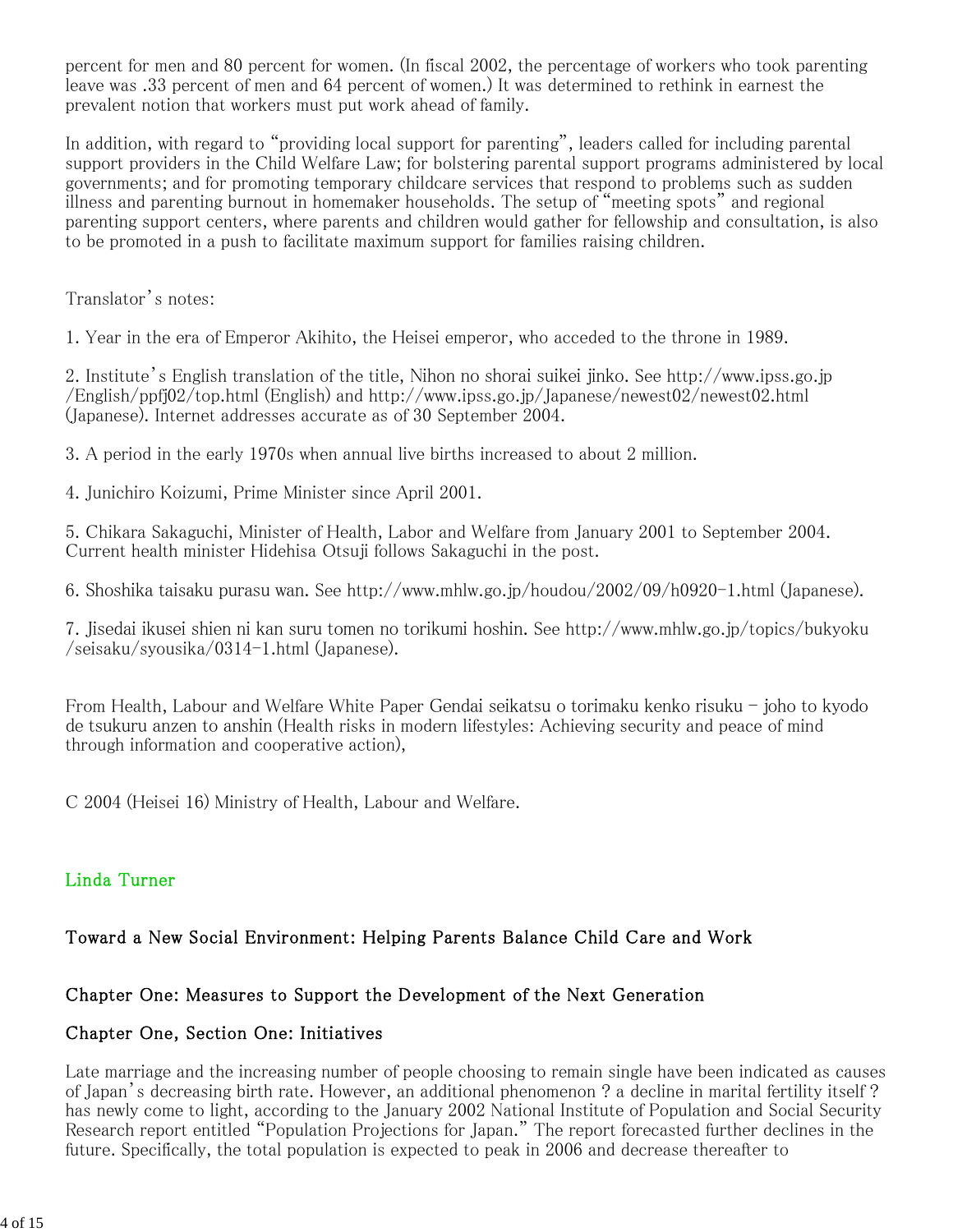100,590,000 by 2050, should the current trend continue. The 11.5 million children born in 2002 are approximately half the number born during the second baby boom. In 50 years, the number of births is expected to be halved yet again.

In this manner, the aging of Japan's society will progress as the birth rate plummets. Fearing a serious impact on Japan's economy, in May 2002 Prime Minister Koizumi urged Health, Labor and Welfare Minister Sakaguchi to examine current measures to halt the declining birth rate and investigate new, more effective strategies.

In response, the Ministry of Health, Labor and Welfare compiled the Plus One Measures to Halt the Declining Birth Rate (Plus One) in September 2002. On March 14, 2003, the government's Immediate Action Plan to Support the Development of the Next Generation (Action Plan) was established at the Cabinet Minister's Conference on the Declining Birth Rate.

Plus One and the Action Plan promote a comprehensive and systematic strategy based on four objectives: 1) reforming workplace practices, including those of men; 2) increasing community support for families with children; 3) supporting the next generation through the social security system; and 4) improving children's socialization and fostering their independence. These four objectives are in addition to pre-existing measures to aid parents in balancing work and child care. Joint efforts by the government, local governments, and businesses are also recommended.

Measures to reform the workplace adopt a serious stance in overhauling current practices that give work precedence over the home. In addition to reducing overtime during child-rearing years and introducing flextime and work sharing programs, the measures set a target for the percentage of men and women who take child care leave, namely 10% for men and 80% for women (in 2002, the percentages were 0.33% for men and 64% for women).

Strategies for increasing community support include plans to enhance all services for households with children. Child care is now included in the Child Welfare Law. Local governments are urged to provide services such as child care centers, consultation for parents, and temporary day care for full-time mothers in case of sudden illness or fatigue.

#### Jed Schmidt (No.2)

#### Creating a society that encourages balance between enjoying a career and raising children

#### Chapter 1: Measures to support child rearing

#### Chapter 1, Section 1: Establishment of measures to support child rearing

In January 2002, the National Institute of Population and Social Security Research released Population Projections for Japan: 2001-2050, a whitepaper forecasting further decline in the national birth rate. Reasons given for the decline included those previously cited, such as recent tendencies to delay or avoid marriage, as well as an actual decline in the fertility rate. Specifically, assuming current trends continue, the total population is predicted to peak in 2006, and then fall to just over 100 million by 2050. Likewise, the number of live births, at 1.15 million in 2002, has fallen to roughly half that during the second baby boom, and is expected to halve again in the next 50 years.

With significant economic and social impact expected from the combination of rapidly declining birth rate and aging population, in May 2002, Prime Minister Junichiro Koizumi instructed Health, Labor and Welfare Minister Chikara Sakaguchi to review existing measures to cope with the declining birth rate, and to look into more effective ways to halt this trend.

In response, the Ministry drafted the Plus One Proposal to End the Low Birth Rate in September 2002, and established a near-term governmental policy regarding support for child rearing, at the National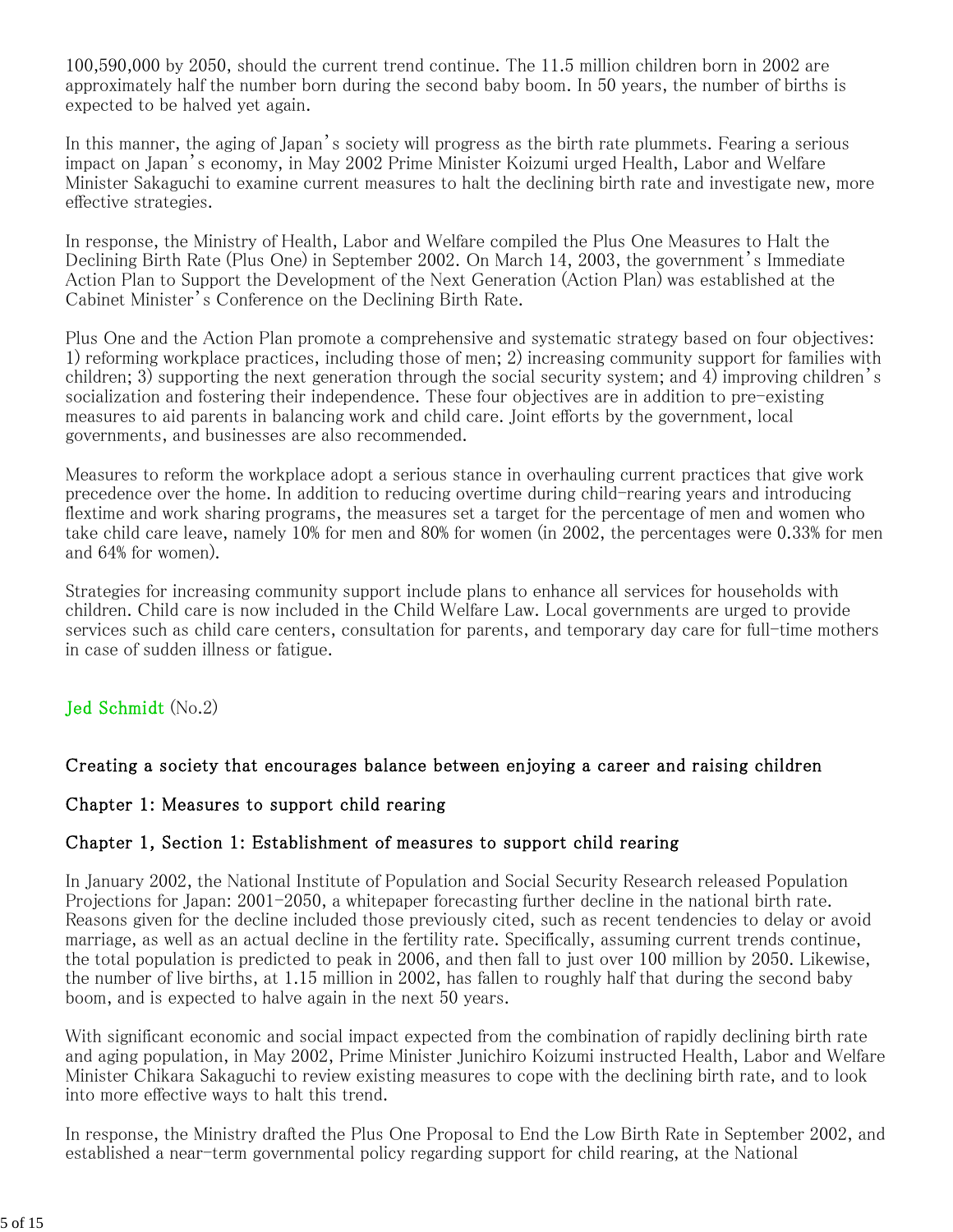Conference for the Promotion of Measures Against the Declining Birth Rate on March 14 of the following year. With this, the Ministry broadened its focus from support for balance between work and child-rearing, to include measures centered around four themes: rethinking the working styles adopted by both women and men, enhancing regional child-care support, preparing the social security system for the next generation, and raising children to be better socialized and more self-reliant. To achieve a comprehensive implementation of these measures, the Ministry also called for a joint effort between the central government, local governments, and the private sector.

In particular, the Ministry adopted a significant stance on re-evaluating the status quo working style, in which one's career often takes precedence over one's family. Related efforts include reducing overtime for those raising children, promoting so-called "work-sharing through diversified styles of work," and setting society-wide targets for the percentage of parents taking child-care leave. Specifically, the Ministry aims to increase the percentage of men and women taking child-care leave to 10% and 80%, respectively, from 0.33% and 64% in 2002.

The Ministry also seeks to enhance the support infrastructure for families raising children, by placing child-rearing support enterprises under the Child Welfare Law, and promoting municipal child-support services, including temporary day-care services for stay-at-home mothers experiencing sudden illness or "parental burn-out." The Ministry is also encouraging the establishment of community gathering spaces and regional child-care support centers where parents can gather to exchange information, or receive consultation.

### Mori Hiroyo (No.1)

#### Creating a social environment in which people feel confident about balancing work and child rearing

#### Chapter 1 Measures to support the development of the next generation

#### Section  $1-1$ . Efforts toward supporting the development of the next generation

Population Projections for Japan: 2001-2050 released by the National Institute of Population and Social Security Research in January 2002 predicts that the declining birthrate in Japan will continue to fall. Low fertility among married couples has emerged as a new contributing factor to the drop in birthrate in addition to the often-mentioned trend toward later marriage among young adults and a rise in the celibacy rate. The total population of Japan is expected to reach its peak in 2006, and then begin to fall. If the current pace continues, the population is expected to decrease to 100.59 million in 2050. In 2002, 1.15 million babies were born. This number is only a little over half the annual number of births during the second baby boom. Even this figure is predicted to shrink by half 50 years down the road.

An unprecedented combination of an aging population and a quickly declining birthrate threatens to have a serious impact on the structure and well-being of Japan's society and economy. Amid the growing concern, Prime Minister Junichiro Koizumi directed Health, Labour and Welfare Minister Chikara Sakaguchi in May 2002 to review the measures being taken to cope with the falling birthrate and explore ways that work effectively in boosting the birthrate.

Given this direction, the ministry put together an action plan titled "Plus One Proposal to Stop the Falling Birthrate" (hereinafter "Plus One") in September 2002. Then, "The Immediate Action Plan to Support the Development of the Next Generation" (hereinafter "the Action Plan") was formulated in the Ministerial Conference on the Declining Birthrate on March 14, 2003. In addition to the conventional measures that mainly focus on supporting women to juggle work and child rearing, these plans address the falling birthrate in a comprehensive and systematic manner. To create a parenting-friendly environment through the concerted efforts of the government, municipalities and businesses, the initiatives have set four goals: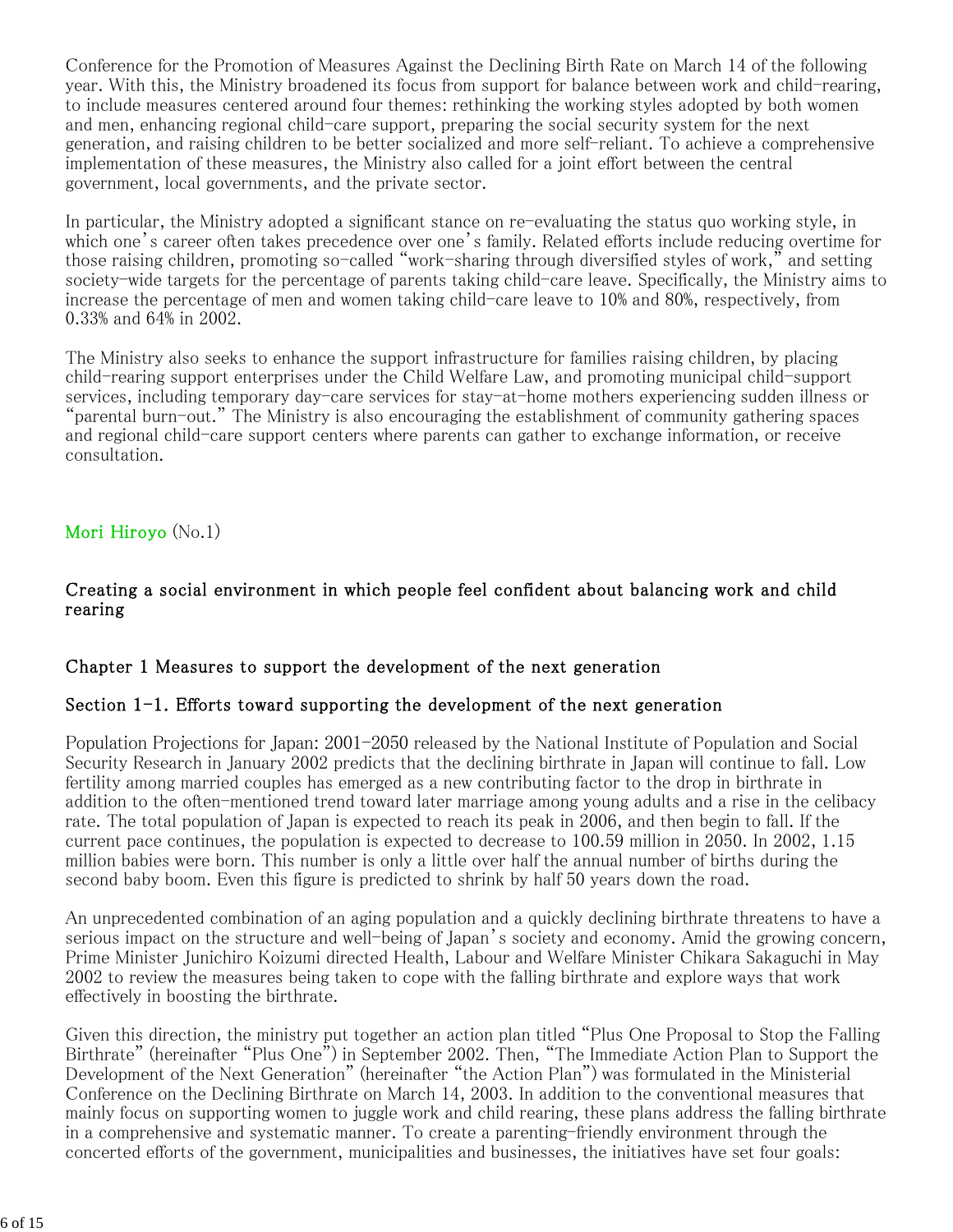review of current working practices for both men and women, community-based childcare support, support of the next generation in social security, and promotion of children's social skills and independence.

Review of current working practices, in particular, calls for thorough reexamination of the conventional employment practices and corporate culture where a "putting business before family" mentality prevails. Proposed plans include the reduction in overtime work by employees engaged in childcare, and introduction of flexible working arrangements through a diversification of employment. For the percentage of men and women taking childcare leave, goals were set at 80% for women and 10% for men, up from the 64.0% for women and 0.33% for men recorded in 2002.

Community-based childcare support is established as "childcare projects" in the 2003 amendment of the Child Welfare Law. The law requires municipalities to step up their efforts to provide better services to all families with children. The projects include temporary daycare services that are available for stay-at-home mothers in case of sudden illness or for mothers exhausted from child rearing. Childcare facilities include "public squares" for parents and children to meet and mingle with each other, and childcare support centers that provide counseling and advice on raising children, as well as other forms of assistance.

The 2004 White Paper from the Ministry of Health, Labour and Welfare

Health Risks Associated with Modern Life - Safety and Security Obtained through Information and Cooperation

Ministry of Health, Labour and Welfare All Rights Reserved.

## Judges' comments (excerpts from E-mail messages)

Summary: I would eliminate Nos. 1 and 9. No. 1 doesn't read as well as the others, and No. 9 has more errors than No. 5 or 20. I prefer 20 to 5, butboth still close. I just liked the way No. 20 sounded. Friedemann's argument about the addition in the last paragraph does have merit. I deducted 8 points in the 0-16 ATA scheme for that addition, and No. 20 still came out ahead. I have to admit 5 and 20 are pretty close, though. If anyone wants to debate about it further, I'd be glad to hear what they have to say.

No. 1 (Not tentative): I agree with Malcolm that No. 1 didn't follow the directions (which were appropriate) and shouldn't have included the nengo. I also didn't like the half a page of notes for less than 1,000 words of translation. Overall, I didn't like the English, starting with the ear-grating "Measures to support the nurture of..."

No. 9: I went over the three remaining contenders with the ATA grading criteria for lack of another technique. (I liked Malcolm's critiques, but I'm just not accustomed to using that technique.) No. 9 accumulated more error points than 5 and 20 and notably misunderstood the last paragraph worse than No. 5. Also, No. 9 didn't make as many topic sentences as 5 and 20.

No. 5: No. 5 and No. 20 were both very close (37 and 46 error points, respectively). Given the subjectivity of the ATA system, this difference is not too meaningful. Gutaiteki ni, I marked off for the following:

Heading: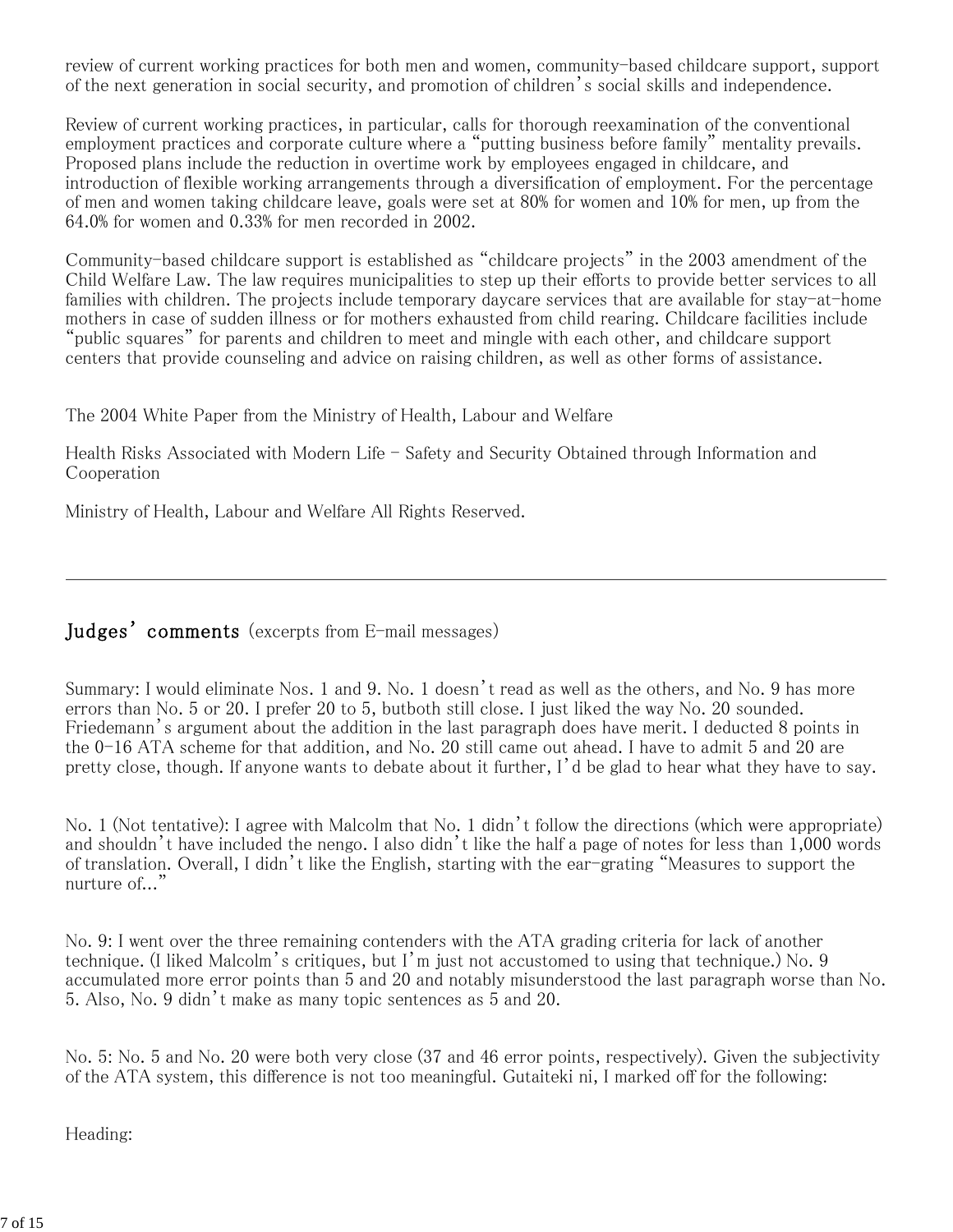Lack of chapter/section hierarchy:  $-2$ 

Paragraph 1

recent tendencies: -1 (addition)

actual decline in the fertility rate:  $-8$  and  $-4$  for mistranslation. Left out the fact that this was a new finding and didn't mention married couples (fertility rate is usually expressed in births per woman).

Paragraph 2

Didn't mark off for Ministerial Conference

working styles adopted: -4 mistrans (could mean any aspect of working) regional \_child-care\_ support: -8 mistrans (not parenting or raising children; usually taking care of others' children) social security:  $-4$  mistrans (same deduction for No. 20) between (three entities)  $-1$  usage

Paragraph 3

adopted a significant stance on the status quo working style: -4 mistrans/too free (vague)

Paragraph 4

support enterprises: -1 mistrans. But this misconception may be more important because it may have led him/her to misunderstand the rest of the paragraph.

structure of entire paragraph: -8 misunderstanding. Didn't show that there were generally programs and then four specific programs.

Note: I was almost thinking the fourth paragraph should be considered a bonus question until No. 20 seemed to unravel it (with a little addition).

Anyway, it's pretty amazing that any native candidates figured out the last paragraph at all.

No. 20. I somehow like the overall sound of number 20. However, this person was pretty cavalier about adding things, even where a little extra glue was not needed. I gave No. 20 39 error points and 2 "quality" points.

Paragraph 1

often-mentioned trend: -2 mistrans

celibacy rate: -1 word choice

Paragraph 2

unprecedented combination: -1 addition

structure and well-being: -1 addition This was Malcolm's "inspired" sentence, which it is, but I felt like these were unnecessary additions that amounted to changes in this part of the text. "Combination ... threatens" is the inspired part, I think.boosting the birthrate:  $-4$  mistrans/too free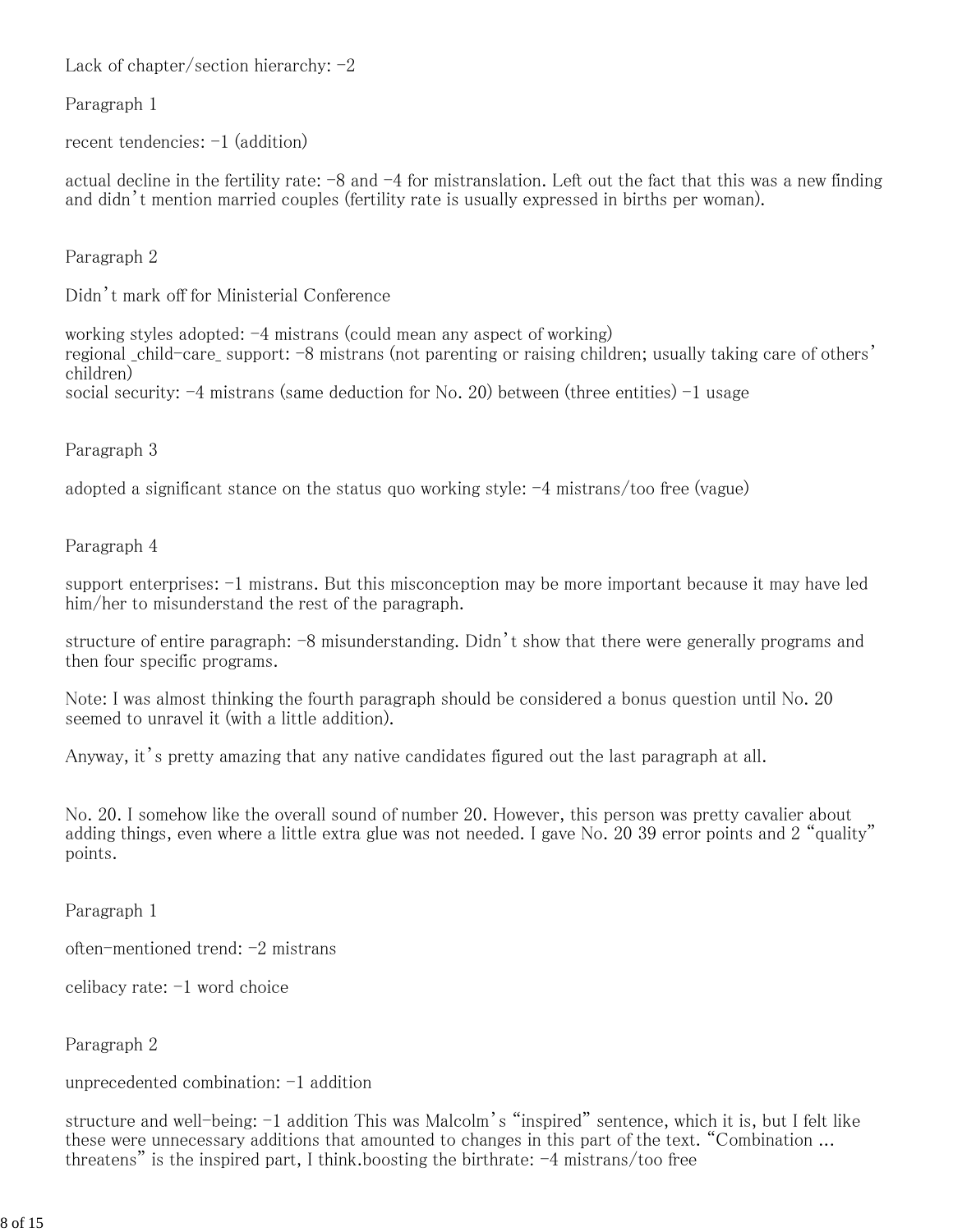Paragraph 3

given this direction: syntax  $-1$  (sounds like "given that this policy predisposition exists")

Ministerial Conference: +2. The only finalist to find identify this as such.

supporting women:  $-2$  too free

social security: mistrans -4 (same as No. 5)

 $_{\text{engaged}}$  in childcare: usage  $-1$ 

flexible working arrangements...: -4 mistrans (worksharing is a defined practice)

Paragraph 4

2003 amendment...: -8 addition

separating the functions of the hirobas and centers:  $-4$  mistrans/too free

 $\leq$ In everyday job $\geq$ Translators who present work with easily-verifiable errors are the first to be eliminated from consideration from future jobs. Customers giving even a perfunctory check will typically spot such errors.

Example: Does the translator really think there were only 115,000 births in Japan in 2002?

#### Executive summary:

At each part of the first stage, I saw No.20 as the outright winner, primarily for a combination of appropriateness to task and lack of major errors.

#### Overview:

This was a good test. Several years ago I gave up employing translators with only three years full-time experience and started insisting on at least five years. The level of the entries matches my perception that three years is not enough to become a good translator. In that sense, my expectations differ from Ken's, as I never thought we would get any translations that would be good enough to be used as a model.

However, what we received is good enough to show talent and lack of talent. Some of the shortcomings we saw are fixable by experience  $-$  a translator can learn to double-check numbers or look up names properly, but if he/she can't see why "chilled raising" or a population suddenly shrinking to half its size is wrong, no amount of practice is going to fix the problem. In reviewing the translations, one of the biggest factors is whether all the problems are likely to be fixable. Next, I look for occasional inspired translations that still meet the "appropriateness" criterion. Translating the end of paragraph 3 (これまでの...対策を改 めて点検し、...実効性ある対策について、改めて検討する) as "to review the measures being taken ... and explore ways that work effectively  $\cdots$ . " [No.20] is one example. Finally, I look for readability  $-$  the translation should not be less readable than the original.

It's interesting to note that the final has produced two entries that largely focus on remaining faithful to the Japanese, and two that focus on style. When I edit a direct translation for style, I generally expect a 15% reduction in word-count, and this is borne out by the word-counts we see here. (No.1 and No.20 had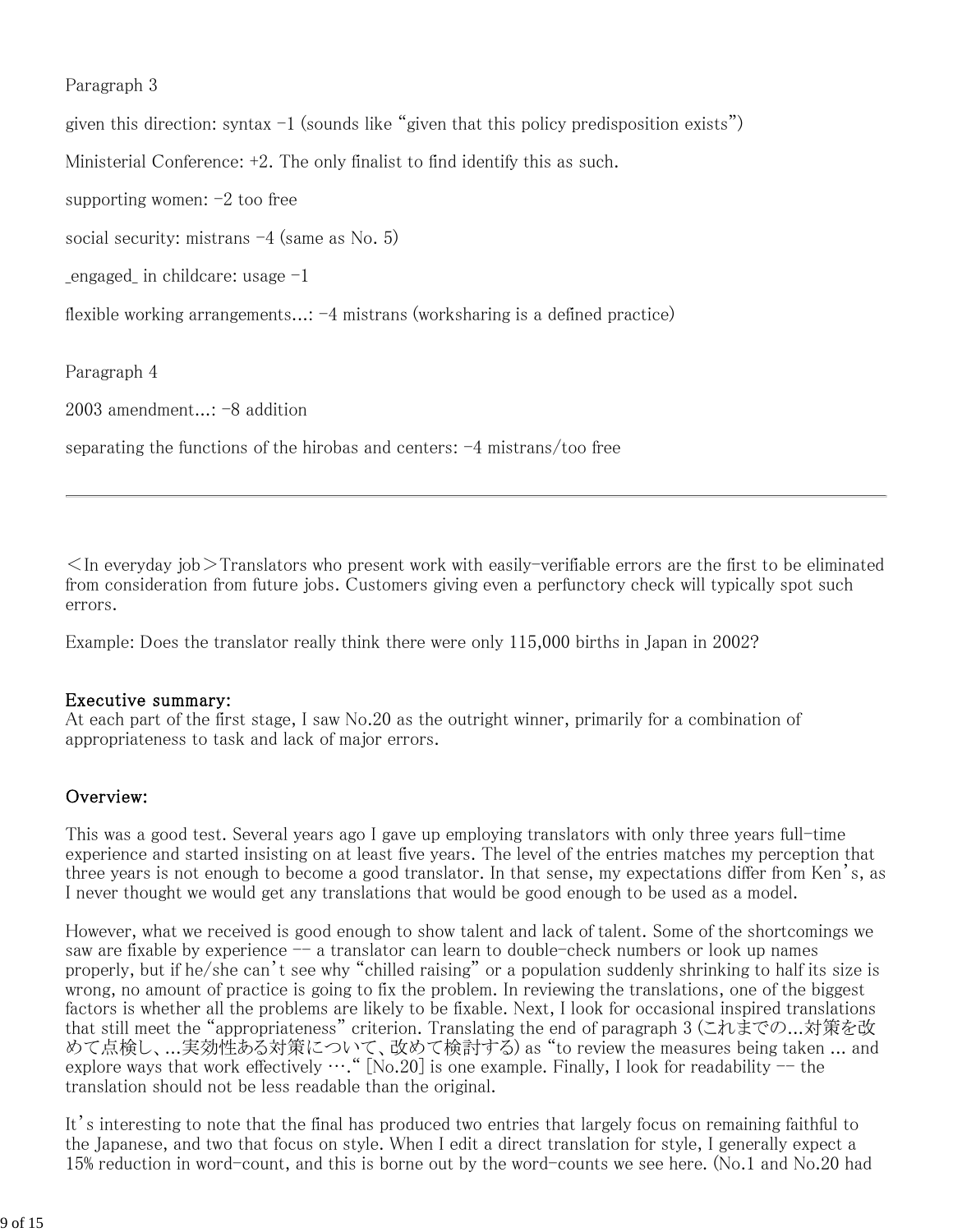the same word count; No.5 and No.9 were 85% and 82% of that size.)

The instructions on the website said: "The following is a government document written for a general audience. Please translate accordingly."

That's very important. It doesn't mean "Translate this for a general audience". It means "Translate this as appropriate for a government white paper". White papers are important documents setting out future policy. They are picked apart in detail by financial analysts and business planners who are looking for significant changes from previous statements, so to be appropriate, a translation needs to stay very close to the Japanese. Some of the translators understood that point and others didn't. For me, the winner has to be a translator who understood and followed the instructions.

#### Specific comments on the four final translations:

\*\*\*\* Translation No.1

Understanding and following instructions [1]:

- Translator No.1 failed this test when he/she "retained and explained nengo in order to provide a kind of cultural aside for the high school students, and in order to give the storyteller a sense of the original presentation style." That's not appropriate for a translation of a government white paper.

Understanding of document structure<sup>[1]</sup>:

- "Chapter 1: Section 1:" -- fails, missing part of the hierarchy altogether.

Number errors [1]:

- Other than the missing sub-section number, there were no significant number errors.

Name errors [1]:

- No.1 did not use the Ministry's preferred spelling for the Ministry's name.

Mistranslations [1]:

 $-$  "decrease in the very ability of married couples to have children"  $-$  I think this just means the actual number of births per couple; not their ability to have children.

 $-$  " if current conditions prevail"  $-$  it's the trend that needs to continue, not

- "gravely affect our nation's economic system" -- not just the economic system

- "review countermeasures with real effectiveness" -- 'review' implies looking again, but we are talking about new measures.

- "including parental support providers in the Child Welfare Law" -- Did the translator understand what was being said?

- "it was determined to rethink the notion that workers must put work ahead of family" -- It's already been rethunk by the Ministry, this should be a call for others to do something about it.

Examples of inspired translation [1]:

- Bullet list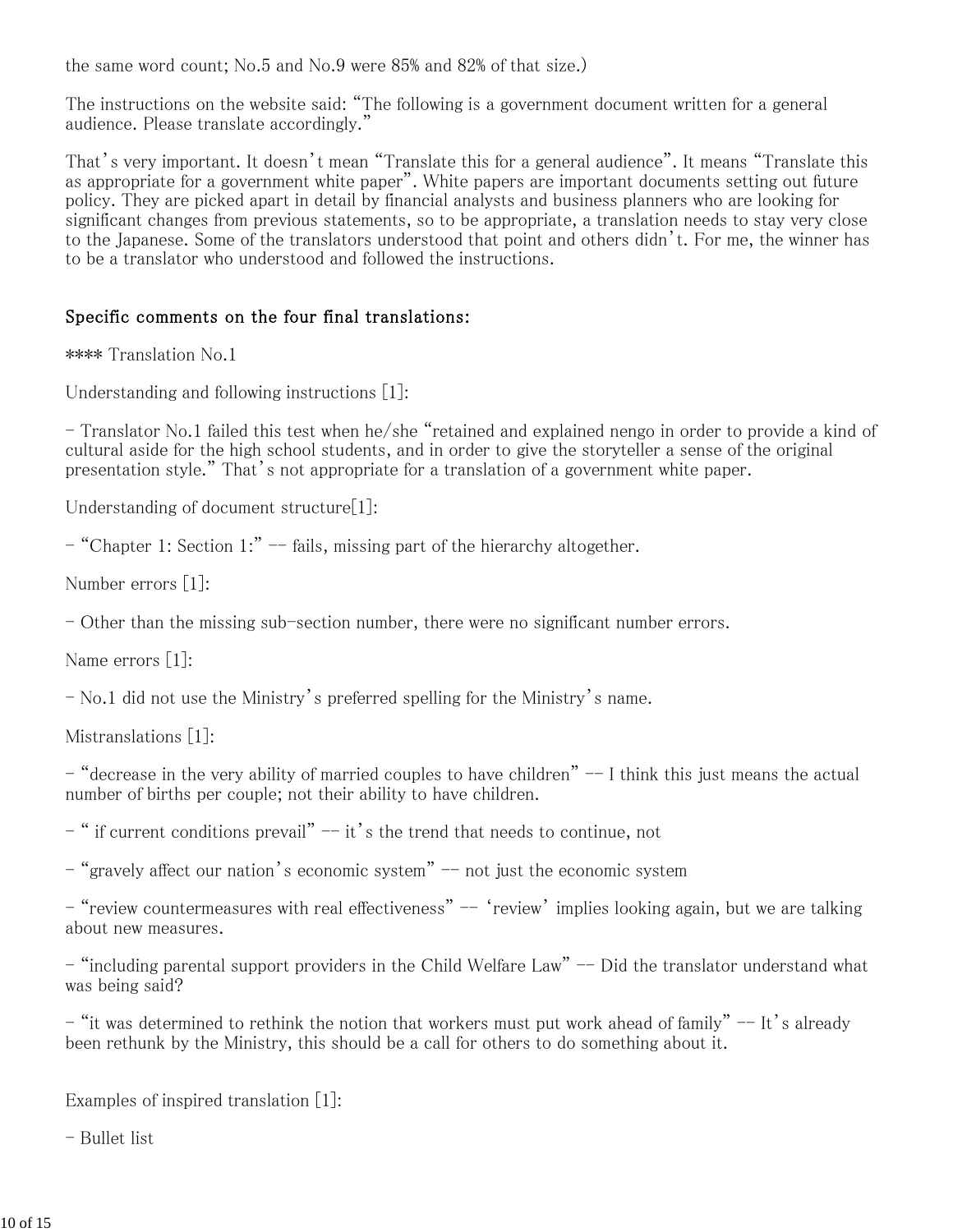- "diversified work sharing arrangements"

\*\*\*\*\* Translation No.5

Understanding and following instructions[5]:

- Acceptable

Understanding of document structure[5]:

- "Chapter 1: Chapter 1, Section 1:" -- fails. translating both "sho" and "setsu" as Chapter". (Translator did at least notice that this was a three-level hierarchy, though.)

Number errors [5]:

- No significant number errors.

Name errors [5]:

- "National Conference for the Promotion of Measures Against the Declining Birth Rate" -- this is not just wrong; it's actually the translation used by the ministry for something else (「少子化への対応を推進する 国民会議」). (You can confirm this by Googling on the translator's suggestion to find the English page, then finding the equivalent Japanese page on the same website.)

http://www.mhlw.go.jp/english/org/policy/p26-28.html

http://www.mhlw.go.jp/general/work/koyou.html

- Also, No.5 did not use the Ministry's preferred spelling for the Ministry's name.

Mistranslations [5]:

 $-$  "an actual decline in the fertility rate"  $-$  OK as far as it goes, but omits the all-important "per-couple" qualification

- "preparing the social security system for the next generation" -- the focus should surely be on changing the social security system to make it easier for the current generation to have more children

- "rethinking the working styles adopted by both men and women" -- 'styles' doesn't get across the key nuance that instead thinking that child-care is women's business and that men should stay at work, attitudes need to change so that men place more priority on involvement in the family. (Remember the "育 児をしない男を、父とは呼ばない。" ad campaign.)

 $-$  "placing child-rearing support enterprises under the Law"  $-$  arguably this is correct, but if the translator had really understood the Japanese, he/she wouldn't have been this ambiguous.

Example of inspired translation[5]:

- "the private sector"

\*\*\*\*\* Translation No.9

Understanding and following instructions[9]: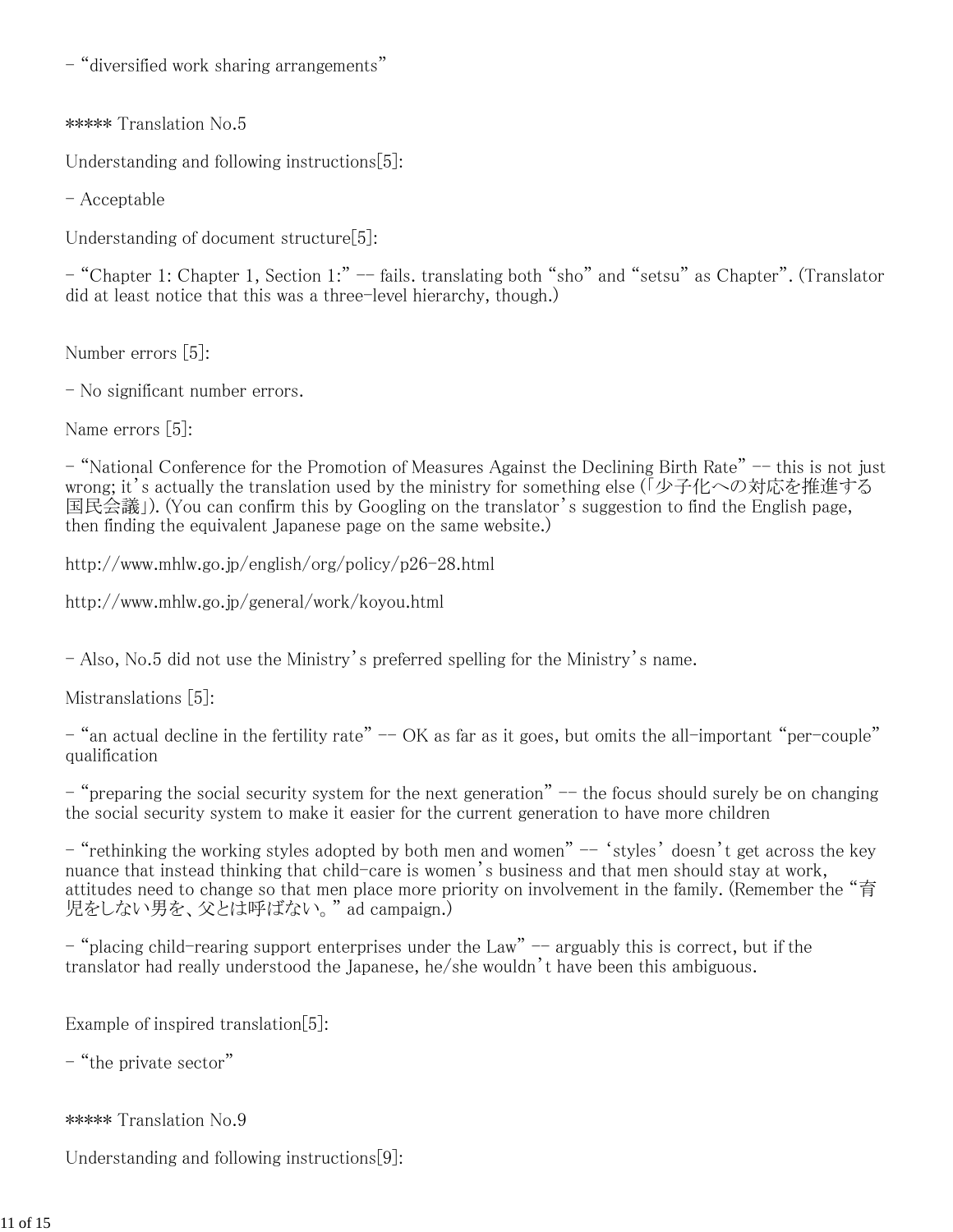- Acceptable

Understanding of document structure[9]:

- "Chapter One: Chapter One, Section One:" -- fails, translating both "sho" and "setsu" as Chapter". (Translator did at least notice that this was a three-level hierarchy, though.)

Number errors [9]:

- Translated 2002 births as "11.5 million" instead of "1.15 million" -- This is not just a transcription and checking error; it fails the read-through reality check too. If there really were 11.5 million children born in 2002, Japan wouldn't have any of the problems being discussed.

Name errors[9]:

- No.9 did not use the Ministry's preferred spelling for the Ministry's name.

Mistranslations [9]:

 $-$  "an additional phenomenon has newly come to light"  $-$  Not 'newly', the report had been out for over two years at the time this was written.

- "In this manner, the aging of Japan 's society will progress" -- Not "in this manner", nothing had been said about aging until this point.

- "Fearing a serious impact on Japan's economy" -- not just the economy

- "Koizumi urged Sakaguchi" -- It was an order, not just a suggestion.

- "Joint efforts ... are recommended" -- Isn't this a mistranslation of 進める? 'Recommended' would have been a different kanji.

- "Measures to reform the workplace adopt a serious stance  $\ldots$ " -- a) it's not the workplace that needs reforming, it's the job descriptions. b)

Grammar: If 'Measures to reform the workplace' is an 'objective', this should be 'adopts' (otherwise we have the issue of whether or not 'measures' can 'adopt a stance').

- "flextime and work sharing programs" -- nice try, but flextime is not what's been talked about here.

- "Child care is now included in the Child Welfare Law." -- Did the translator understand what was being said?

Examples of inspired translation [9]:

- "overtime during child-rearing years"  $-$  this is the only one of the finalists to get this bit right  $-$  one of the aims is to reduce overtime for fathers not currently engaged in childcare so that they \*can\* become involved. "Overtime for workers raising children" doesn't get that across.

- "Initiatives" for the Section title

\*\*\*\*\* Translation No.20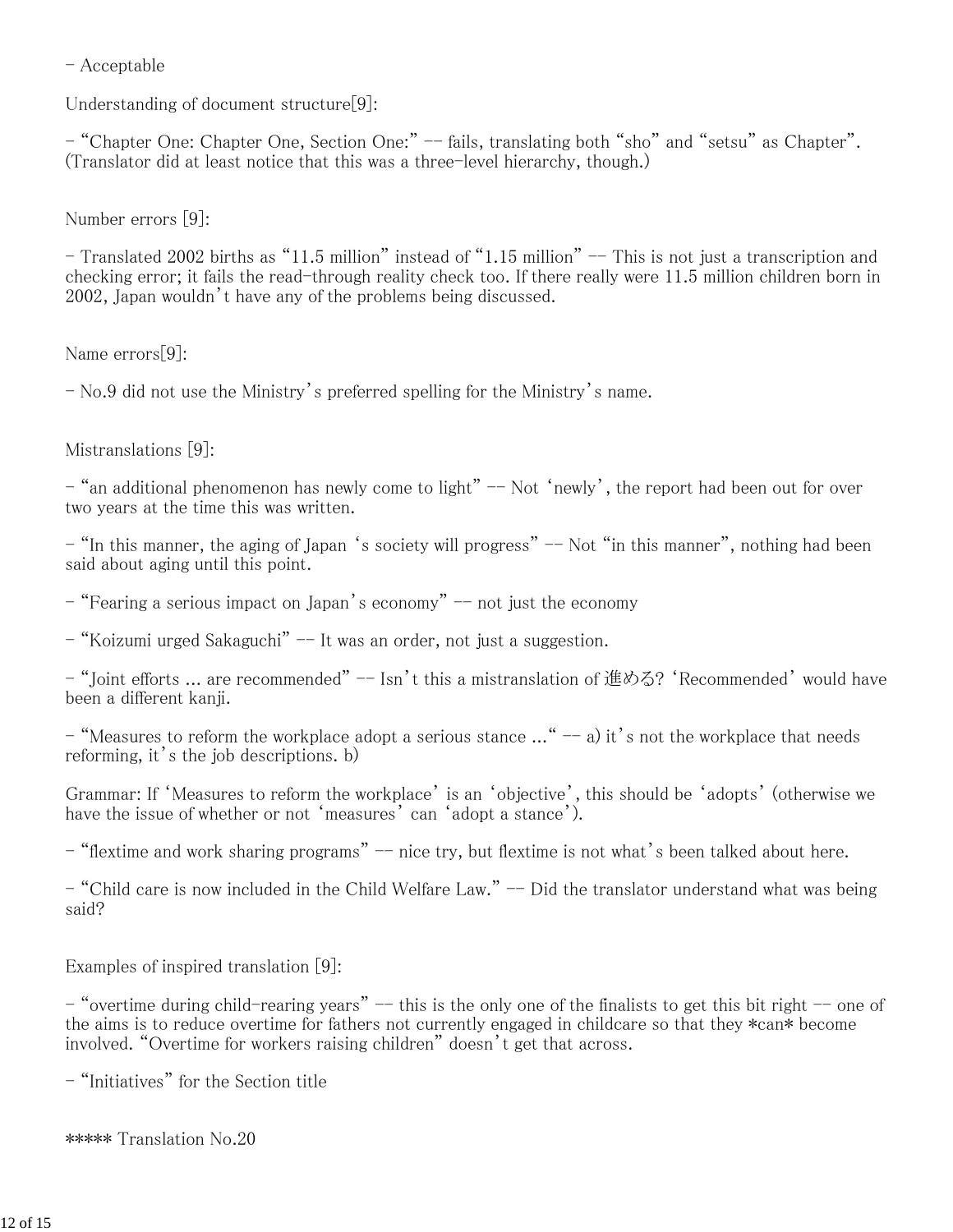Understanding and following instructions [20]:

- Good

Understanding of document structure[20]:

- "Chapter 1 Section 1-1." Good -- one of only 5 entries to produce a legitimate translation for this.

Number errors [20]:

- No significant number errors.

Name errors [20]:

- No significant name errors. (Ministry name spelled appropriately.)

Mistranslations [20]:

- "Community-based childcare support is established as "childcare projects"" -- arguably correct, but it doesn't really get across the key point that the law is to be revised to include a specific role for a category of projects labeled 「子育て支援事業」.

- "is established as "..." in the 2003 amendment of the Child Welfare Law." -- Factually correct, but that's not what the genko says. This paragraph is reporting on what happened in March 2003, so it just says it was decided to incorporate the change into the Law, without defining when. It's not legitimate to change the perspective to a point after the Law was revised.

Example of inspired translation [20]:

- "An unprecedented combination of an aging population and a quickly declining birthrate threatens to have a serious impact on the structure and well-being of Japan 's society and economy. Amid the growing concern, …"

Spelling [20]:

- House wives

Comments common to all:

- None of the final entries had significant omissions, grammar errors, or dubious additions other than mentioned above.

- Names excluded from consideration -- In a commercial translation I would expect a translator to either get all proper nouns right or to provide details of which were confirmed correct and which were just guesses. Some of the proper nouns in this genko probably do not have a fixed translation, and others may have a number of different renderings. For the purposes of judging, I disregarded all names unless they were demonstrably wrong. One exception was the name of the ministry. For the translation of a white paper, at the very least the name of the ministry should be right, and that is particularly useful in this case as it tests the ability to not 'correct' the spelling of proper nouns.

 $-$  Number rounding etc. excluded from consideration  $-$  If I were editing this for a customer, I'd have altered the way numbers were rounded, etc., but for the purposes of judging, decided to accept any form of expressing the number as acceptable, provided the translator clearly understood what he/she was saying.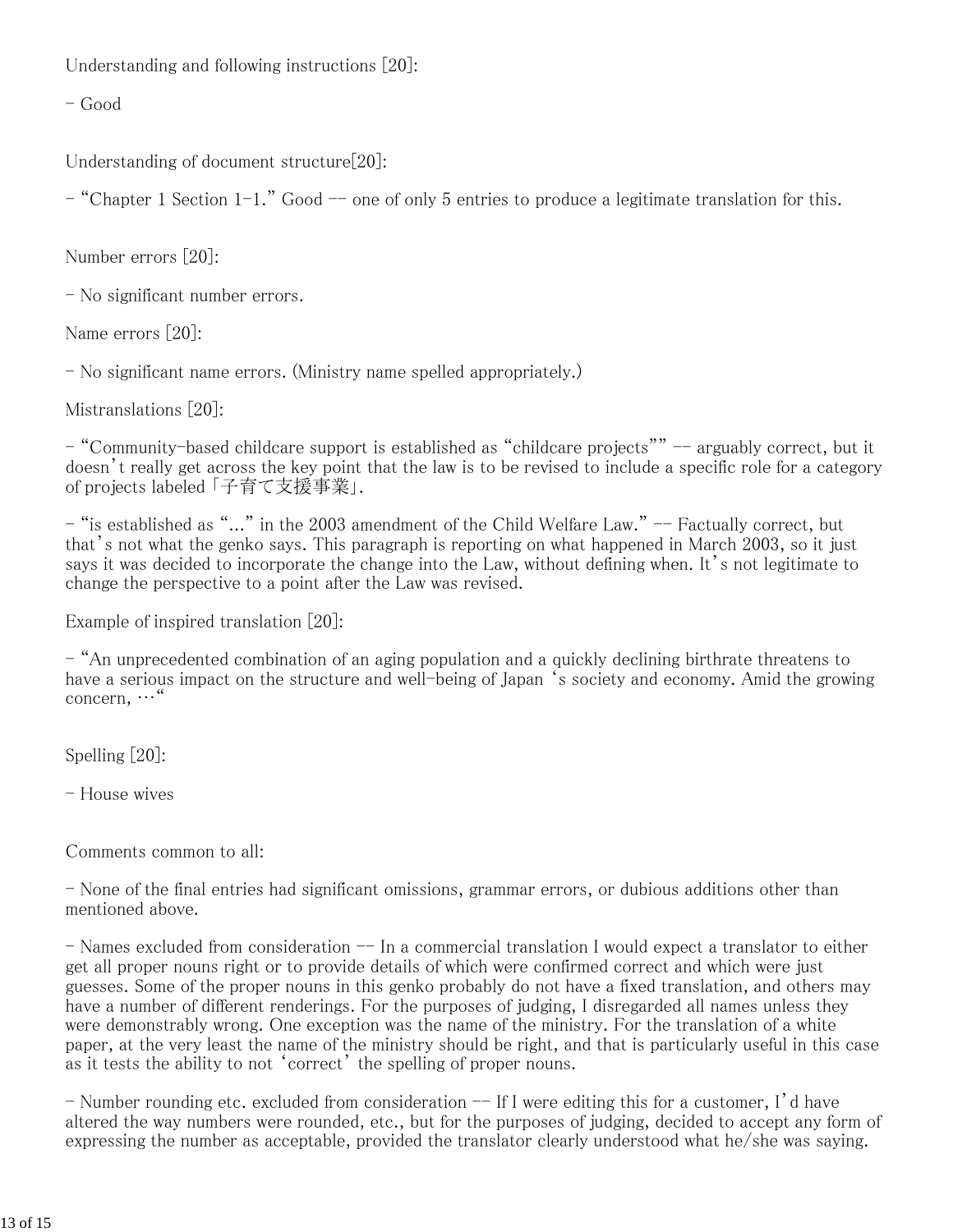I think you made a good point regarding #1. I didn't like the rendering of the nengo either, but I thought at least he/she thought about the target readership (which is rare enough) and gave an explanation in the comments, so I didn't hold it against him/her.

But all in all, you are right, and seeing that I was the only one having this entry among the final three, I think we should discard this one.

So we're down to 5, 9 and 20.

Here are the reasons why I discarded #20:

The title: "Creating a social environment in which people feel confident about balancing work and child rearing"

Wordy and not exactly elegant; in particularly I didn't like the "feel confident about" bit.

Compare this with e.g. #9: "Toward a New Social Environment: Helping Parents Balance Child Care and Work"

The subtitles: "development of the next generation" I can't quite make up my mind if this is a mistranslation.

At the very least, it is not a good translation. When I hear "development" in the context of children, I think Jean Piaget, and not birth rates.

The text itself is smooth enough, but again, compare the first sentence of #20 with #9:

#20: Population Projections for Japan : 2001-2050 released by the National Institute of Population and Social Security Research in January 2002 predicts that the declining birthrate in Japan will continue to fall.

#9: Late marriage and the increasing number of people choosing to remain single have been indicated as causes of Japan's decreasing birth rate.

If I didn't have to, I'd stop reading #20 right after the first sentence.

Going on, I didn't like "celibacy rate" in the first paragraph. I think the primary meaning of "celibacy" is abstaining from sex. My Webster also lists "abstaining from marriage" as an alternate meaning, but still, this results in a dual meaning that may give many readers cause to pause and think about what is meant here. I also didn't like "down the road" in the first paragraph, but that may just be my personal taste.

I didn't find much wrong with the middle paragraphs. To the last paragraph. Just take the first sentence:

"Community-based childcare support is established as 'childcare projects' in the 2003 amendment of the Child Welfare Law"

I'm sorry, but I just can't find anything about a "2003 amendment" in the original. Kudos for figuring out what is going on (namely making changes to the CWL), but introducing a number that is not in the original crosses a certain line for me, namely that between translation and rewriting.

Also, I think the overall translation of the last paragraph is a good example of what I like to think of as the "Scrabble Approach" to translation: hack a long sentence into pieces, and put the pieces together so that